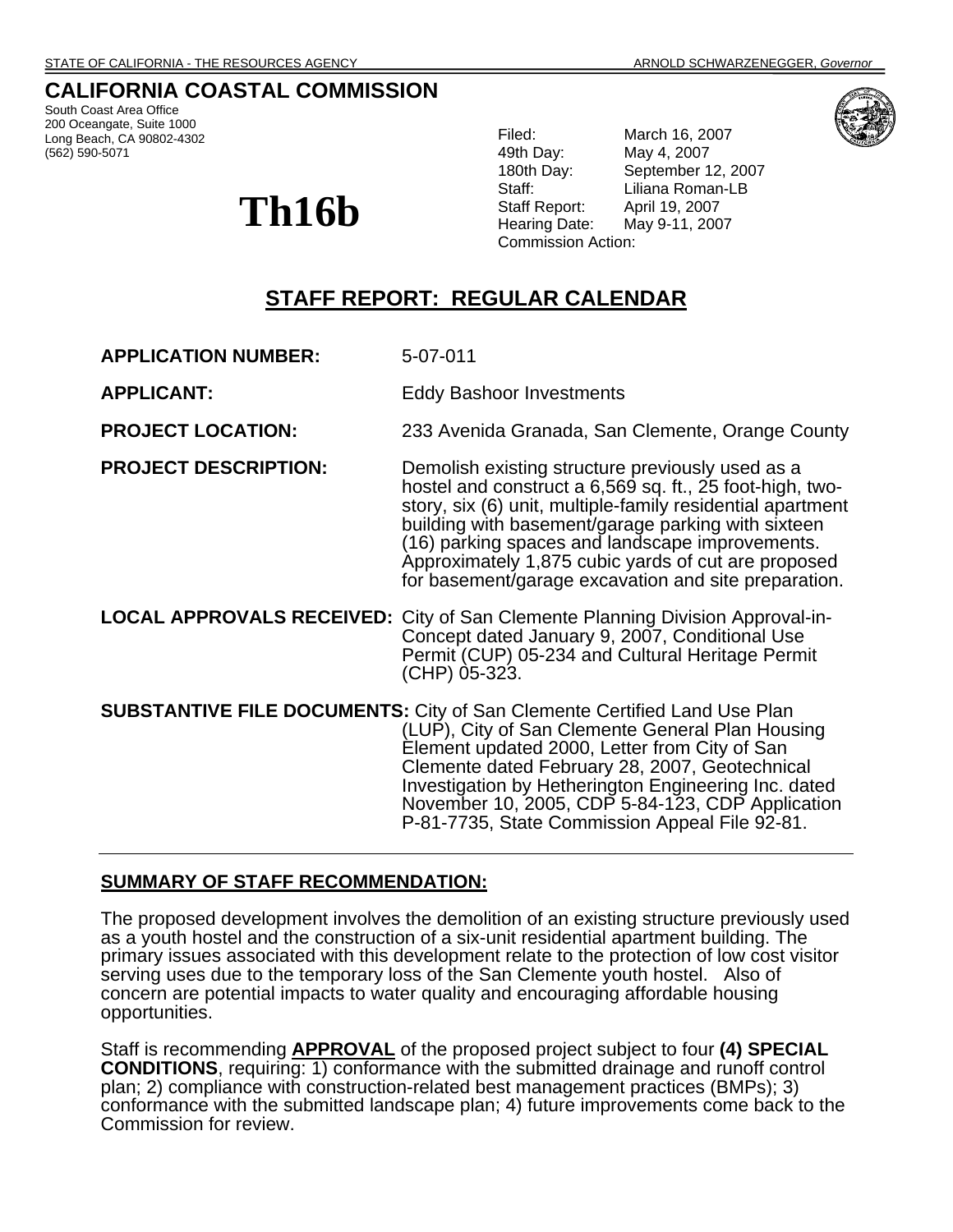#### *5-07-011 (Bashoor) Staff Report - Regular Calendar Page 2 of 19*

Section 30600(c) of the Coastal Act provides for the issuance of coastal development permits directly by the Commission in regions where the local government having jurisdiction does not have a certified Local Coastal Program. The City of San Clemente only has a certified Land Use Plan and has not exercised the options provided in 30600(b) or 30600.5 to issue its own permits. Therefore, the Coastal Commission is the permit issuing entity and the standard of review are the policies of the Coastal Act. The certified Land Use Plan may be used for guidance.

## **LIST OF EXHIBITS:**

- 1. Location Map
- 2. Assessors Parcel Map
- 3. Coastal Access Points Exhibit
- 4. Project Plans

## **STAFF RECOMMENDATION:**

## **MOTION:** *I move that the Commission approve Coastal Development Permit No. 5-07-011 pursuant to the staff recommendation.*

## **STAFF RECOMMENDATION OF APPROVAL:**

Staff recommends a **YES** vote. Passage of this motion will result in approval of the permit as conditioned and adoption of the following resolution and findings. The motion passes only by affirmative vote of a majority of the Commissioners present.

## **RESOLUTION TO APPROVE THE PERMIT:**

The Commission hereby approves a coastal development permit for the proposed development and adopts the findings set forth below on grounds that the development as conditioned will be in conformity with the policies of Chapter 3 of the Coastal Act and will not prejudice the ability of the local government having jurisdiction over the area to prepare a Local Coastal Program conforming to the provisions of Chapter 3. Approval of the permit complies with the California Environmental Quality Act because either 1) feasible mitigation measures and/or alternatives have been incorporated to substantially lessen any significant adverse effects of the development on the environment, or 2) there are no further feasible mitigation measures or alternatives that would substantially lessen any significant adverse impacts of the development on the environment.

## **II. STANDARD CONDITIONS:**

1. Notice of Receipt and Acknowledgment. The permit is not valid and development shall not commence until a copy of the permit, signed by the permittee or authorized agent, acknowledging receipt of the permit and acceptance of the terms and conditions, is returned to the Commission office.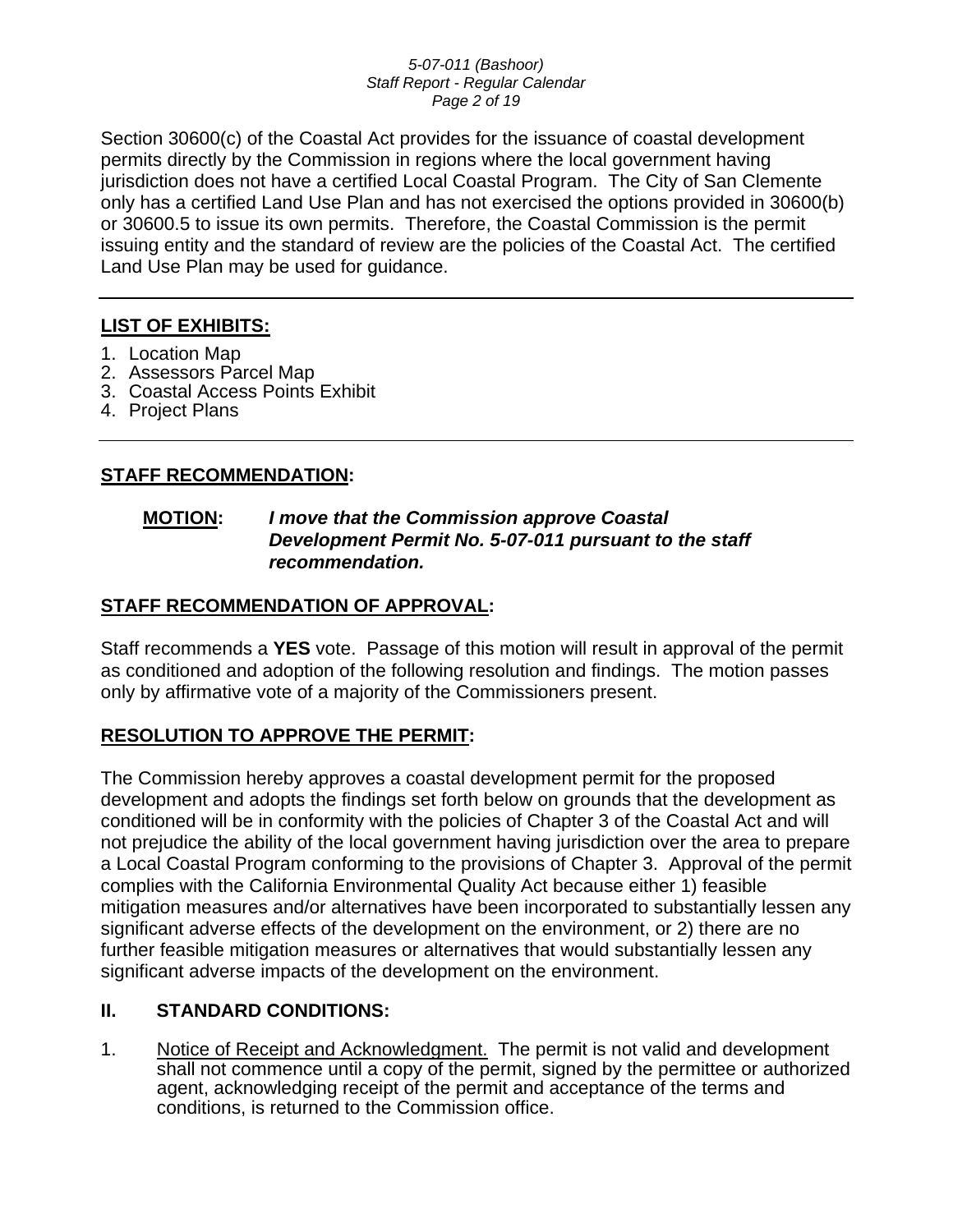#### *5-07-011 (Bashoor) Staff Report - Regular Calendar Page 3 of 19*

- 2. Expiration. If development has not commenced, the permit will expire two years from the date this permit is reported to the Commission. Development shall be pursued in a diligent manner and completed in a reasonable period of time. Application for extension of the permit must be made prior to the expiration date.
- 3. Interpretation. Any questions of intent or interpretation of any condition will be resolved by the Executive Director or the Commission.
- 4. Assignment. The permit may be assigned to any qualified person, provided assignee files with the Commission an affidavit accepting all terms and conditions of the permit.
- 5. Terms and Conditions Run with the Land. These terms and conditions shall be perpetual, and it is the intention of the Commission and the permittee to bind all future owners and possessors of the subject property to the terms and conditions.

## **III. SPECIAL CONDITIONS:**

## 1. Conformance with Drainage, Runoff and Erosion Control Plans

The applicant shall conform with the drainage and run-off control plan dated March 16, 2007 showing roof gutters and site area drains routed through a sand and gravel filter prior to discharge into existing City storm drain facilities located at the street. Drainage from the basement/garage level is to be directed to a bottomless trench drain at the foot of the garage ramp as shown on the preliminary grading plan. Any proposed changes to the approved plan shall be reported to Executive Director. No changes to the approved plan shall occur without a Commission amendment to this coastal development permit unless the Executive Director determines that no amendment is required.

## 2. Construction Best Management Practices

- A. The permittee shall comply with the following construction-related requirements:
	- (1) No construction materials, debris, or waste shall be placed or stored where it may be subject to wave, wind, rain, or tidal erosion and dispersion;
	- (2) Any and all debris resulting from construction activities shall be removed from the project site within 24 hours of completion of the project;
	- (3) Construction debris and sediment shall be removed from construction areas each day that construction occurs to prevent the accumulation of sediment and other debris which may be discharged into coastal waters. Debris shall be disposed of outside the coastal zone.
	- (4) Erosion control/sedimentation Best Management Practices (BMP's) shall be used to control dust and sedimentation impacts to coastal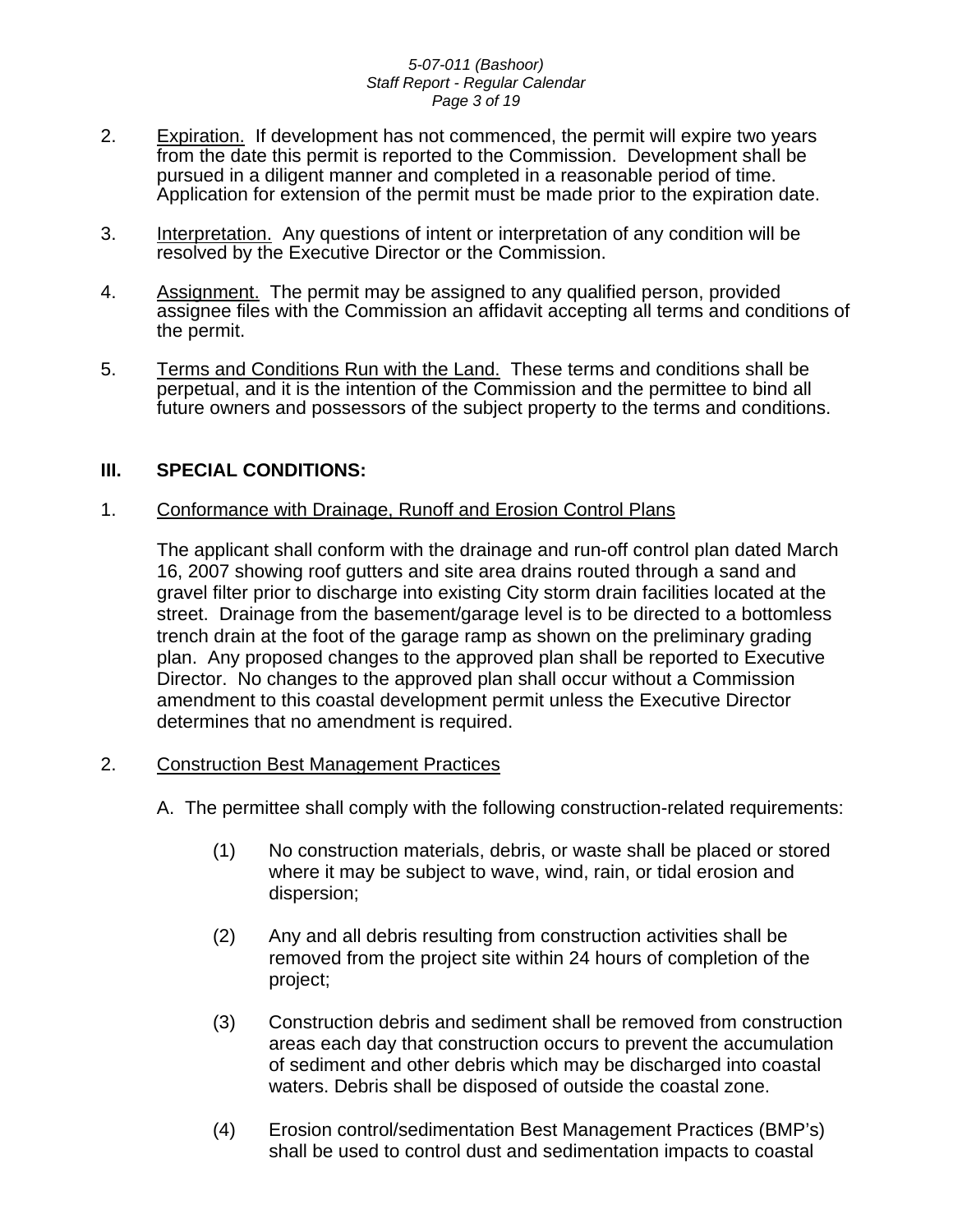#### *5-07-011 (Bashoor) Staff Report - Regular Calendar Page 4 of 19*

waters during construction. BMPs shall include, but are not limited to: placement of sand bags around drainage inlets to prevent runoff/sediment transport into coastal waters; and

- (5) All construction materials, excluding lumber, shall be covered and enclosed on all sides, and as far away from a storm drain inlet and receiving waters as possible.
- B. Best Management Practices (BMPs) designed to prevent spillage and/or runoff of construction-related materials, sediment, or contaminants associated with construction activity shall be implemented prior to the on-set of such activity. Selected BMPs shall be maintained in a functional condition throughout the duration of the project. Such measures shall be used during construction:
	- (1) The applicant shall ensure the proper handling, storage, and application of petroleum products and other construction materials. These shall include a designated fueling and vehicle maintenance area with appropriate berms and protection to prevent any spillage of gasoline or related petroleum products or contact with runoff. It shall be located as far away from the receiving waters and storm drain inlets as possible;
	- (2) The applicant shall develop and implement spill prevention and control measures;
	- (3) The applicant shall maintain and wash equipment and machinery in confined areas specifically designed to control runoff. Thinners or solvents shall not be discharged into sanitary or storm sewer systems. Washout from concrete trucks shall be disposed of at a location not subject to runoff and more than 50-feet away from a stormdrain, open ditch or surface water; and
	- (4) The applicant shall provide adequate disposal facilities for solid waste, including excess concrete, produced during construction.

## 3. Conformance with Landscaping Plan

The applicant shall conform to the revised landscaping plan submitted March 16, 2007 showing all areas affected by construction activities not occupied by structural development as re-vegetated for erosion control purposes consisting of native and/or non-invasive drought tolerant plant species. All vegetation shall be maintained in good growing condition throughout the life of the project, and whenever necessary, shall be replaced with new plant materials to ensure continued compliance with the landscaping plan. Any proposed changes to the approved plan shall be reported to the Executive Director. No changes to the approved plan shall occur without a Commission amendment to this coastal development permit unless the Executive Director determines that no amendment is legally required.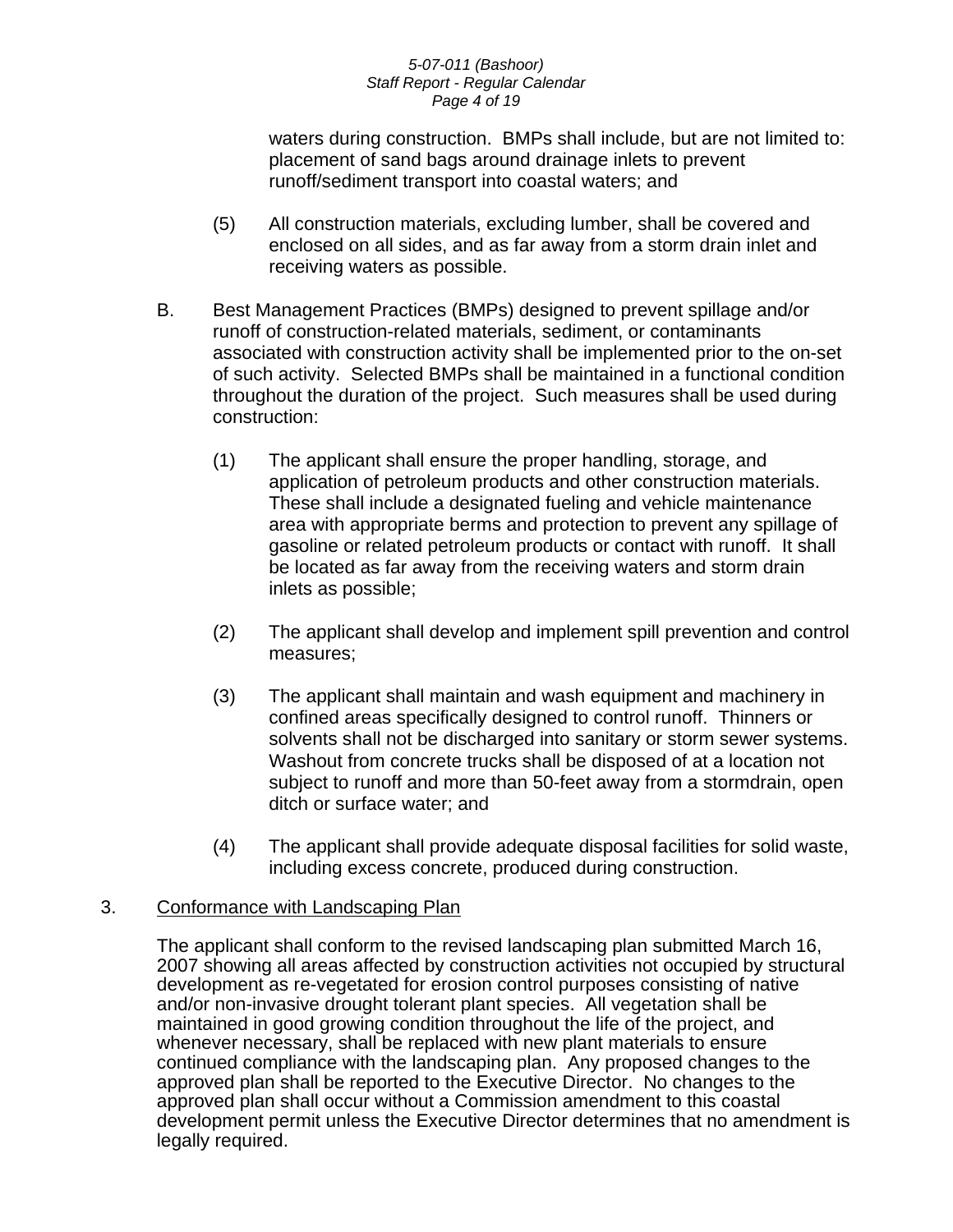## 4. Future Development

This permit is only for the development described in Coastal Development Permit No. 5-07-011. Pursuant to Title 14 California Code of Regulations Section 13253(b)(6), the exemptions otherwise provided in Public Resources Code Section 30610 (b) shall not apply to the entire parcel. Accordingly, any future improvements to the development authorized by this permit, including but not limited to divisions of land, conversion to condominiums, and repair and maintenance activities identified as requiring a permit in Public Resources Section 30610(d) and Title 14 California Code of Regulations Sections 13252(a)-(b), shall require an amendment to Permit No. 5-07-011 from the Commission or shall require an additional coastal development permit from the Commission or from the applicable certified local government.

## **IV. FINDINGS AND DECLARATIONS:**

The Commission hereby finds and declares:

## **A. PROJECT LOCATION AND DESCRIPTION**

The proposed project site is an inland lot located at 233 Avenida Granada in the City of San Clemente, Orange County (Exhibits 1 & 2). The 11,945 square-foot lot consists of a generally flat pad facing Avenida Granada. Surrounding development consists of multiplefamily residences. The nearest public beach access is available at the Pier access point, approximately 2,500 feet west of the subject site (Exhibit 3). The site is designated as Residential Medium (15 units per gross acre) and Architectural and Coastal Overlays in the certified Land Use Plan, and the proposed project is consistent with this designation.

The applicant proposes to demolish an existing structure previously used as an American Youth Hostel (AYH) facility and as a library prior to the youth hostel use and build a 25 foot high, 6,569 square foot, two-story, six-unit multiple-family residential apartment building over a subterranean parking garage with sixteen (16) parking spaces and landscape improvements. Approximately 1,875 cubic yards of cut are proposed for basement/garage excavation and site preparation. Project plans are included as Exhibit 4.

The project's landscape plan proposes improvements to the front street facing side of the lot utilizing native and/or non-native plant species that are drought tolerant and noninvasive as typically recommended by the Commission.

The site is a generally level pad located in an inland lot and is not located on or near hazard area (coastal bluff) or a sensitive habitat area (coastal canyon). The geologic stability of the site has been evaluated in a Geotechnical Investigation conducted by Hetherington Engineering Inc. dated November 10, 2005. The study concludes that the proposed development is considered feasible. The grading on this project will involve soil cuts for the basement/parking garage level and to create finished grades.

The subject site does not meet the geographic area criteria of Categorical Exclusion Order No. E-82-1 issued by the Coastal Commission to the City of San Clemente in that it is a multiple-family residential project of over four units. Therefore, the project requires a coastal development permit.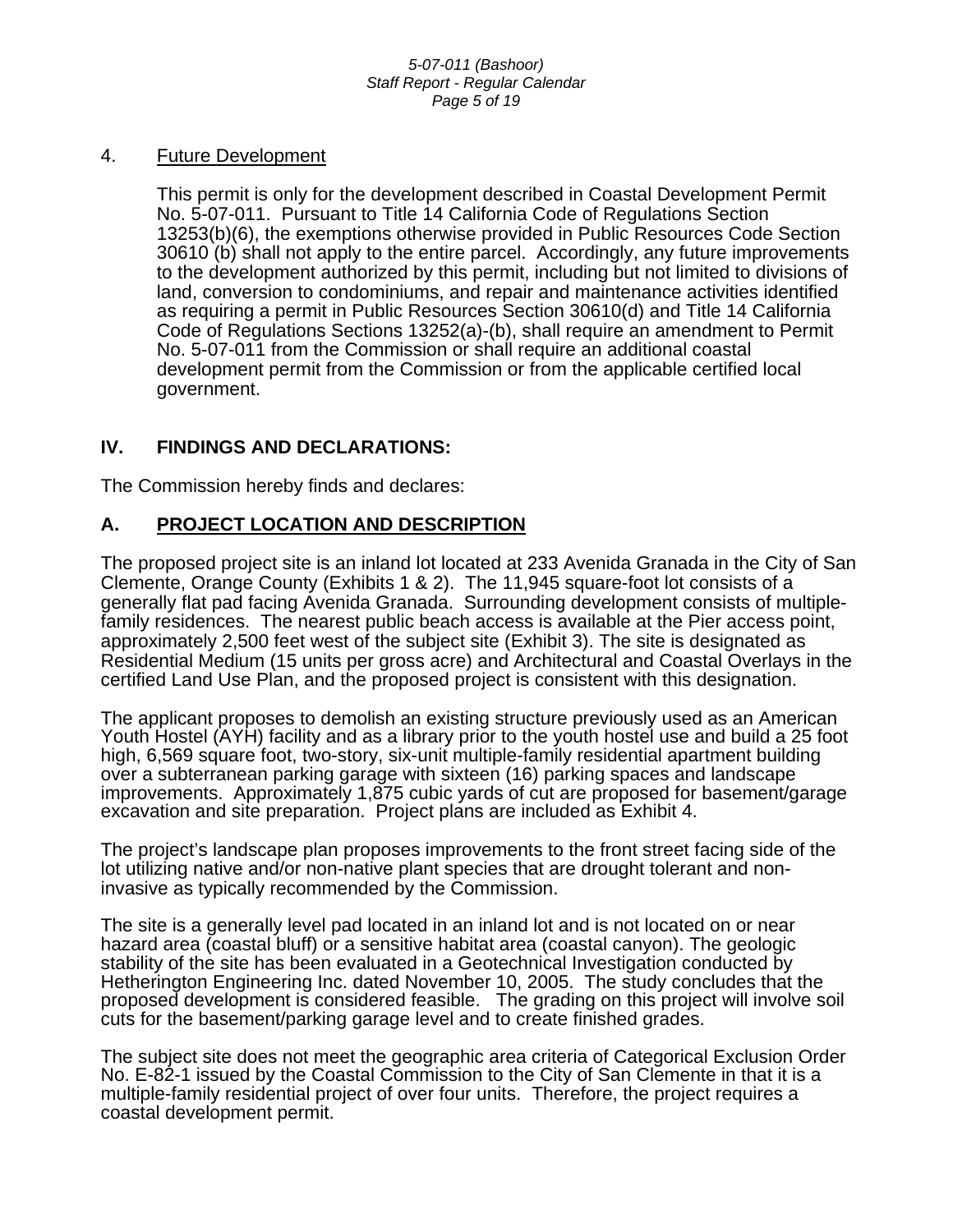#### *5-07-011 (Bashoor) Staff Report - Regular Calendar Page 6 of 19*

## Permit History

In 1984, the Commission issued Administrative Coastal Development Permit (CDP) 5-84- 123 to San Diego American Youth Hostel (SDAYH) for the conversion of a former City Library to a 40-bed youth hostel at the subject site. No special conditions or detailed Executive Director's determination were included as part of the permit. The San Clemente Inn provided the funds for the construction of this youth hostel development to fulfill a requirement of the Coastal Commission for a 40-50 bed youth hostel as a condition of approval for the conversion of motel rooms to timeshare units. In 1981 under State Commission Appeal No. 92-81, the Commission approved conversion of 96 motel room accommodations at the San Clemente Inn to timeshare units and permanently restricted a previously approved 39 room addition to normal overnight motel use. The project was conditioned to provide a 40-50 bed hostel dedicated to a public or private agency as mitigation for the motel room loss.

## **B. ACCESS**

Encouragement and Provision of Low Cost Visitor Serving Uses

Coastal Act Section 30213 states, in part:

*Lower cost visitor and recreational facilities shall be protected, encouraged, and, where feasible, provided. Developments providing public recreational opportunities are preferred…* 

The applicant proposes to demolish a structure formerly operating as a 40-bed youth hostel and replace it with a six unit apartment building. The youth hostel operated for close to twenty years (approx 1985-2005). By 2000, according to SDAYH, the hostel apparently did not draw a sufficient number of visitors to be a viable operation for SDAYH and only opened during the peak season. The youth hostel closed and the property was sold by SDAYH in 2005. Currently, alternative lower cost visitor accommodations including hotels, motels and tent camping/RV camping sites at San Clemente State Beach remain available.

SDAYH originally received funds for the hostel project in 1984 from the San Clemente Inn for mitigation of the Inn's conversion to a timeshare resort in 1982. The Commission in State Commission Appeal No. 92-81 required the San Clemente Inn to provide adequate mitigation to offset the loss of the lower cost motel rooms with the provision of a hostel dedicated to a public agency. However, CDP 5-84-123 for the youth hostel development did not include special conditions or subject the property to a deed restriction to maintain a youth hostel at that site. The San Clemente Inn fulfilled its mitigation requirement by providing the funds for the purchase of the youth hostel property by SDAYH. With SDAYHs' sale of the unsuccessful hostel in 2005, funds are once again available and have been set aside by SDAYH for the establishment of a new hostel or expansion of existing facilities in a coastal area where such facilities are in demand. In this circumstance, it would not be appropriate to require the current property owner/applicant to mitigate the closing of the youth hostel.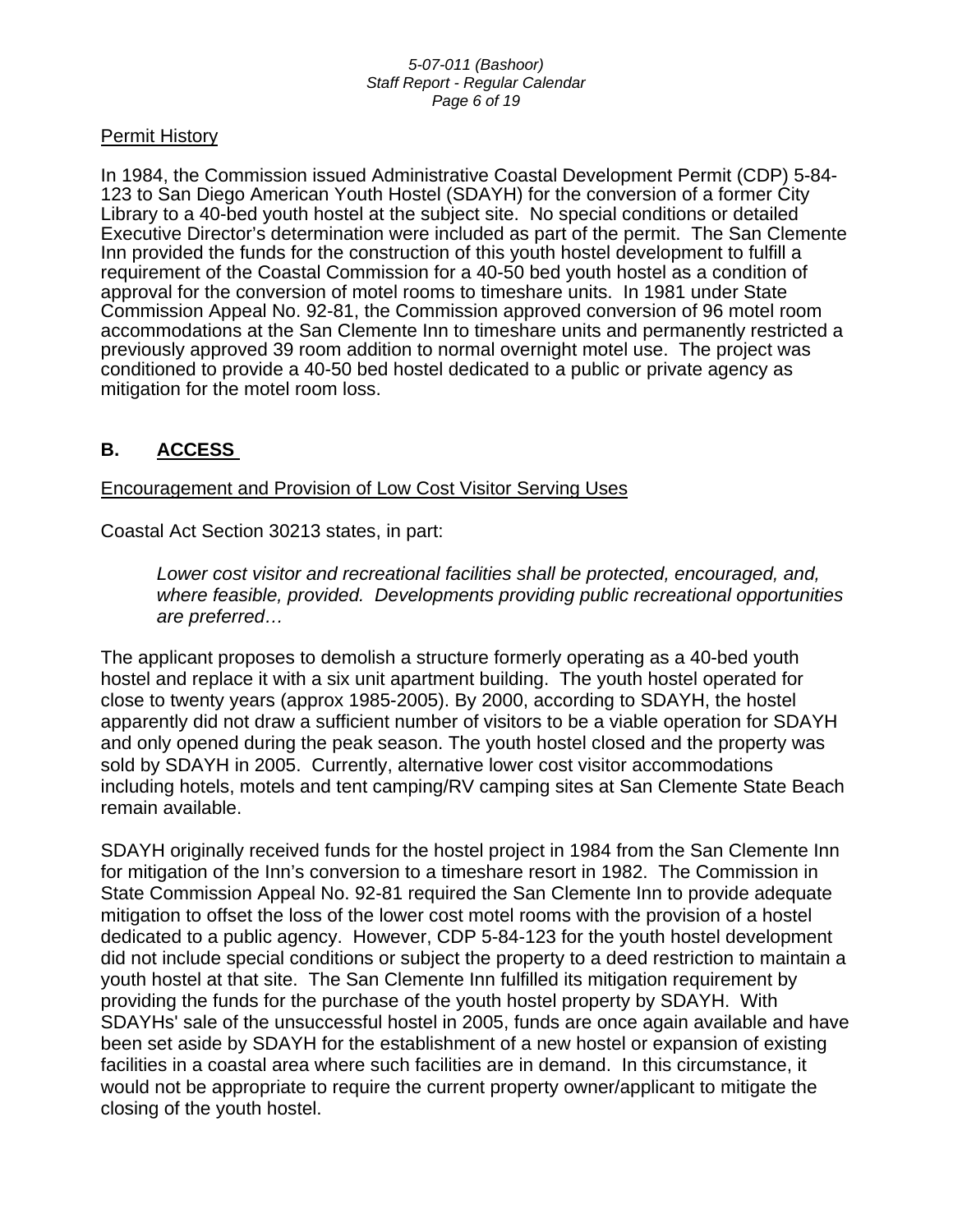#### *5-07-011 (Bashoor) Staff Report - Regular Calendar Page 7 of 19*

Meanwhile, SDAYD and Commission staff are working together to identify a new youth hostel location in the San Clemente coastal area or elsewhere in the coastal area of Orange County. Therefore, the Commission finds the project consistent with Section 30213 of the Coastal Act.

## Parking

Section 30252 of the Coastal Act states, in relevant part:

*The location and amount of new development should maintain and enhance public access to the coast by…* 

*(4) providing adequate parking facilities or providing substitute means of serving the development with public transportation.*

When a private development does not provide adequate on-site parking, users of that development who arrive by automobile are forced to occupy public parking used by visitors to the coastal zone. Access to the closest public beach, municipal pier and Parque del Mar, a local recreation park is located approximately 2,500 feet West of the project site at the Pier Access Point (Exhibit 3). The relative proximity of these public coastal access facilities to the project site gives good reason for the need for adequate parking for private development. Insufficient parking on the project site may result in users of that development taking up spaces that the public may use to access areas such as the public beach, municipal pier and Parque del Mar. Thus, all private development must provide adequate on-site parking to minimize adverse impacts on public access.

The Commission has consistently found that two parking spaces are adequate to satisfy the parking demand generated by one individual residential unit. The proposed residential units will each have a total of sixteen (16) parking spaces, two designated parking spaces for each of the six units and four spaces for guests (including a designated disabled person parking space). As proposed, the development is consistent with the Commission's typically applied parking standards would not affect the public's ability to gain access to and/or to make use of the coast and nearby recreational facilities. Therefore, the Commission finds the project consistent with Section 30252 of the Coastal Act.

## **C. WATER QUALITY AND MARINE ENVIRONMENT**

Section 30230 of the Coastal Act states:

*Marine resources shall be maintained, enhanced, and where feasible, restored. Special protection shall be given to areas and species of special biological or economic significance. Uses of the marine environment shall be carried out in a manner that will sustain the biological productivity of coastal waters and that will maintain healthy populations of all species of marine organisms adequate for longterm commercial, recreational, scientific, and educational purposes.* 

## Section 30231 of the Coastal Act states:

*The biological productivity and the quality of coastal waters, streams, wetlands, estuaries, and lakes appropriate to maintain optimum populations of marine*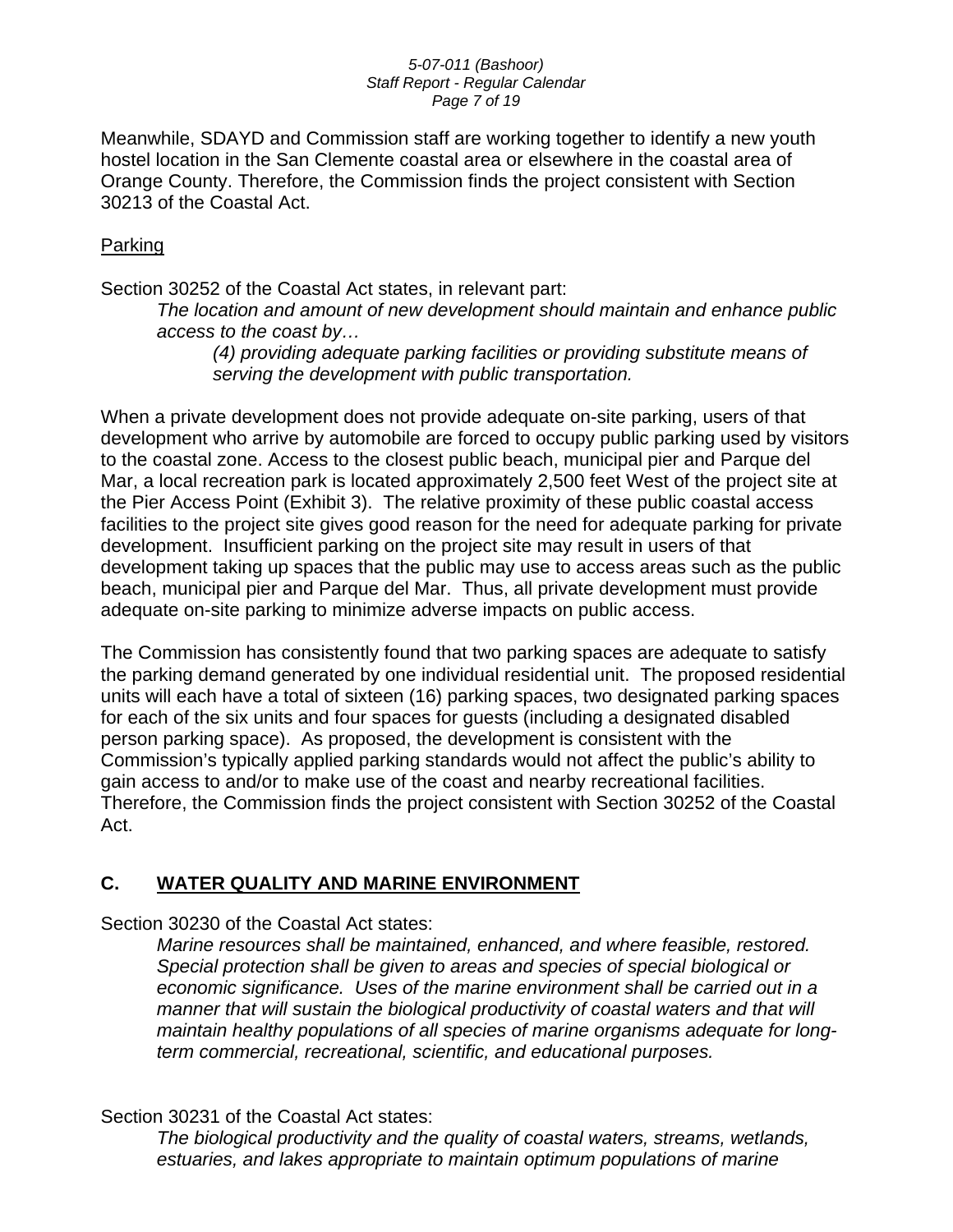#### *5-07-011 (Bashoor) Staff Report - Regular Calendar Page 8 of 19*

*organisms and for the protection of human health shall be maintained and, where*  feasible, restored through, among other means, minimizing adverse effects of waste water discharges and entrainment, controlling runoff, preventing depletion of ground *water supplies and substantial interference with surface water flow, encouraging waste water reclamation, maintaining natural vegetation buffer areas that protect riparian habitats, and minimizing alteration of natural streams.* 

## Section 30232 of the Coastal Act states:

*Protection against the spillage of crude oil, gas, petroleum products, or hazardous substances shall be provided in relation to any development or transportation of such materials. Effective containment and cleanup facilities and procedures shall be provided for accidental spills that do occur.*

The protection of water quality is an important aspect of the Coastal Act. Water from the project site will flow into the City of San Clemente's storm drain system ultimately draining to the Pacific Ocean. Beach closures occurring throughout Orange County, are typically attributed to polluted urban runoff discharging into the ocean through outfalls. As illustrated by these beach closures, polluted runoff negatively affects both marine resources and the public's ability to access coastal resources.

The applicant has submitted a preliminary grading plan/drainage plan showing a trench drain at the bottom of the underground parking garage ramp, all roof gutters and site area drains routed through a sand and gravel filter prior to discharging to existing City on-street storm drains. **SPECIAL CONDITION NO. 1** requires conformance with the submitted drainage and runoff control plans.

### Construction Impacts to Water Quality

Storage or placement of construction materials, debris, or waste in a location subject to erosion and dispersion or which may be discharged into coastal water via rain or wind would result in adverse impacts upon the marine environment that would reduce the biological productivity of coastal waters. For instance, construction debris entering coastal waters may cover and displace soft bottom habitat. Sediment discharged into coastal waters may cause turbidity, which can shade and reduce the productivity of foraging avian and marine species' ability to see food in the water column. In order to minimize adverse construction-related impacts upon marine resources, **SPECIAL CONDITION NO. 2** provides construction-related requirements to provide for the safe storage of construction materials and the safe disposal of construction debris. These best management practices (BMP) are designed to minimize erosion and prevent debris from entering the storm drain system. This condition requires the applicant to remove any and all debris resulting from construction activities within 24 hours of completion of the project. In addition, all construction materials, excluding lumber, shall be covered and enclosed on all sides, and as far away from a storm drain inlet and receiving waters as possible.

Only as conditioned does the Commission finds that the proposed project is consistent with Section 30230, 30231 and 30232 of the Coastal Act.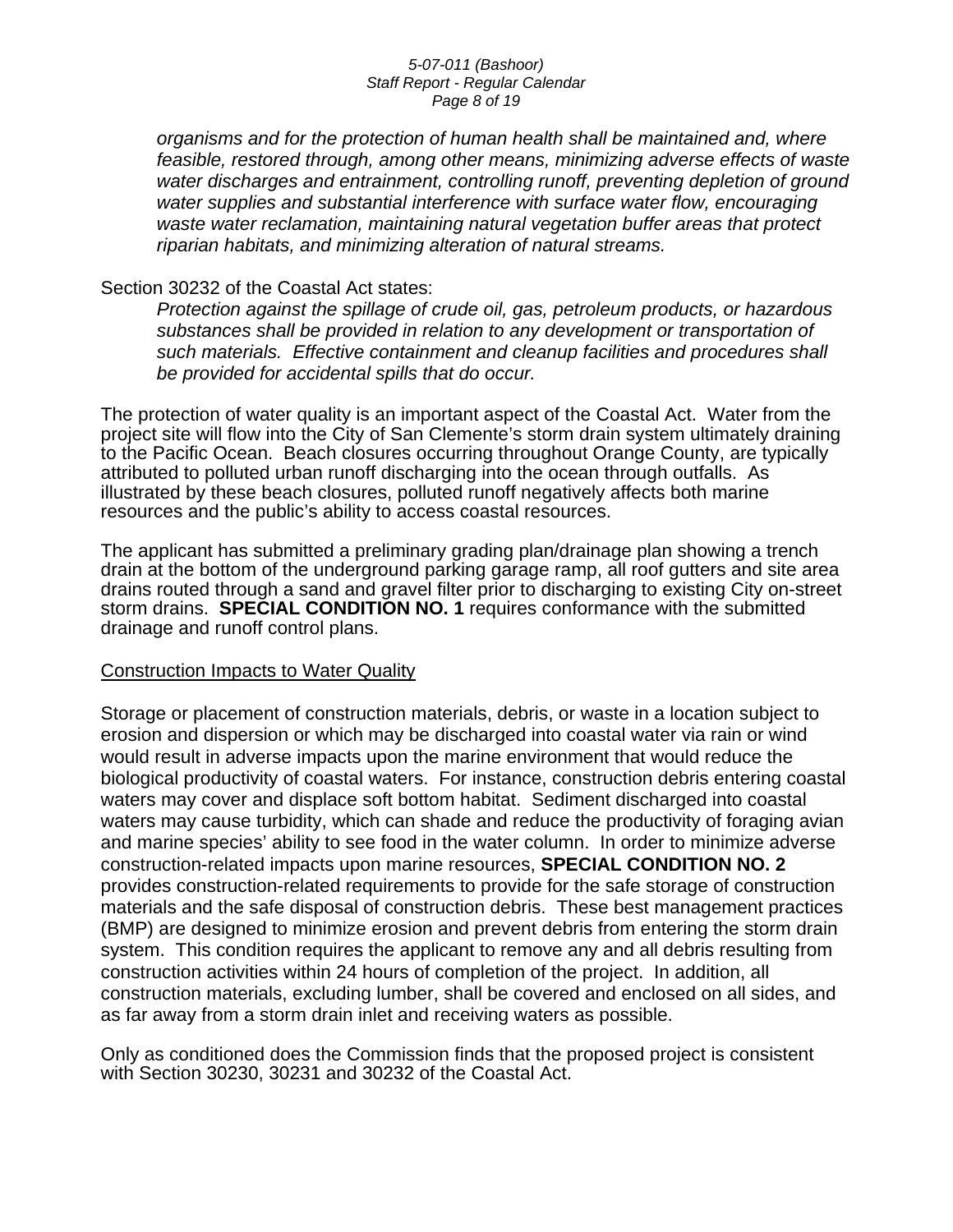#### *5-07-011 (Bashoor) Staff Report - Regular Calendar Page 9 of 19*

## **D. AFFORDABLE HOUSING**

## Protection/Provision of Affordable Housing in the Coastal Zone

Coastal Act Section 30604 states, in part:

- *(f) The commission shall encourage housing opportunities for persons of low and moderate income…*
- *(g) The Legislature finds and declares that it is important for the commission to encourage the protection of existing and the provision of new affordable housing opportunities for persons of low and moderate income in the coastal zone.*

The City of San Clemente requires new developments of six (6) or more units built as a single project to participate in its Inclusionary Housing Program. The applicant will participate in the program by paying an in-lieu fee based on 1% of the construction valuation of each unit built at the same time of payment of building permit fees to the City.

Additionally, apartment units such as those proposed, likely provide more affordable housing than a similarly sized and located single family home in the vicinity of the project site. The more affordable nature of the housing provided in the proposed apartment building could be affected by the division and sale of the individual units as condominiums which could make these units less affordable. Coastal Act Section 30604 encourages the protection of existing, and the provision of new, affordable housing opportunities in the Coastal Zone. While the proposed development is not mandated by the City to be affordable to low and moderate income persons, it would provide less expensive housing than most other comparably sized and located residences in the City.

Thus, the proposed project raises concerns that future development of the project site including condominium conversion potentially may result in a development that is not consistent with the Coastal Act. To assure that future development is reviewed for consistency with the applicable policies of the Coastal Act, the Commission imposes **SPECIAL CONDITION 4** requiring that all proposals for future improvements return to the Commission for review. As conditioned the development is in conformance with the Coastal Act.

## **E. LOCAL COASTAL PROGRAM**

The Commission certified the Land Use Plan for the City of San Clemente on May 11, 1988, and certified an amendment approved in October 1995. On April 10, 1998, the Commission certified with suggested modifications the Implementation Plan portion of the Local Coastal Program. The suggested modifications expired on October 10, 1998. The City re-submitted on June 3, 1999, but withdrew the submittal on October 5, 2000. As conditioned, the proposed development is consistent with Chapter 3 of the Coastal Act and with the certified Land Use Plan for the area. Approval of the project, as conditioned, will not prejudice the ability of the local government to prepare a Local Coastal Program that is in conformity with the provisions of Chapter 3.

## **F. CALIFORNIA ENVIRONMENTAL QUALITY ACT**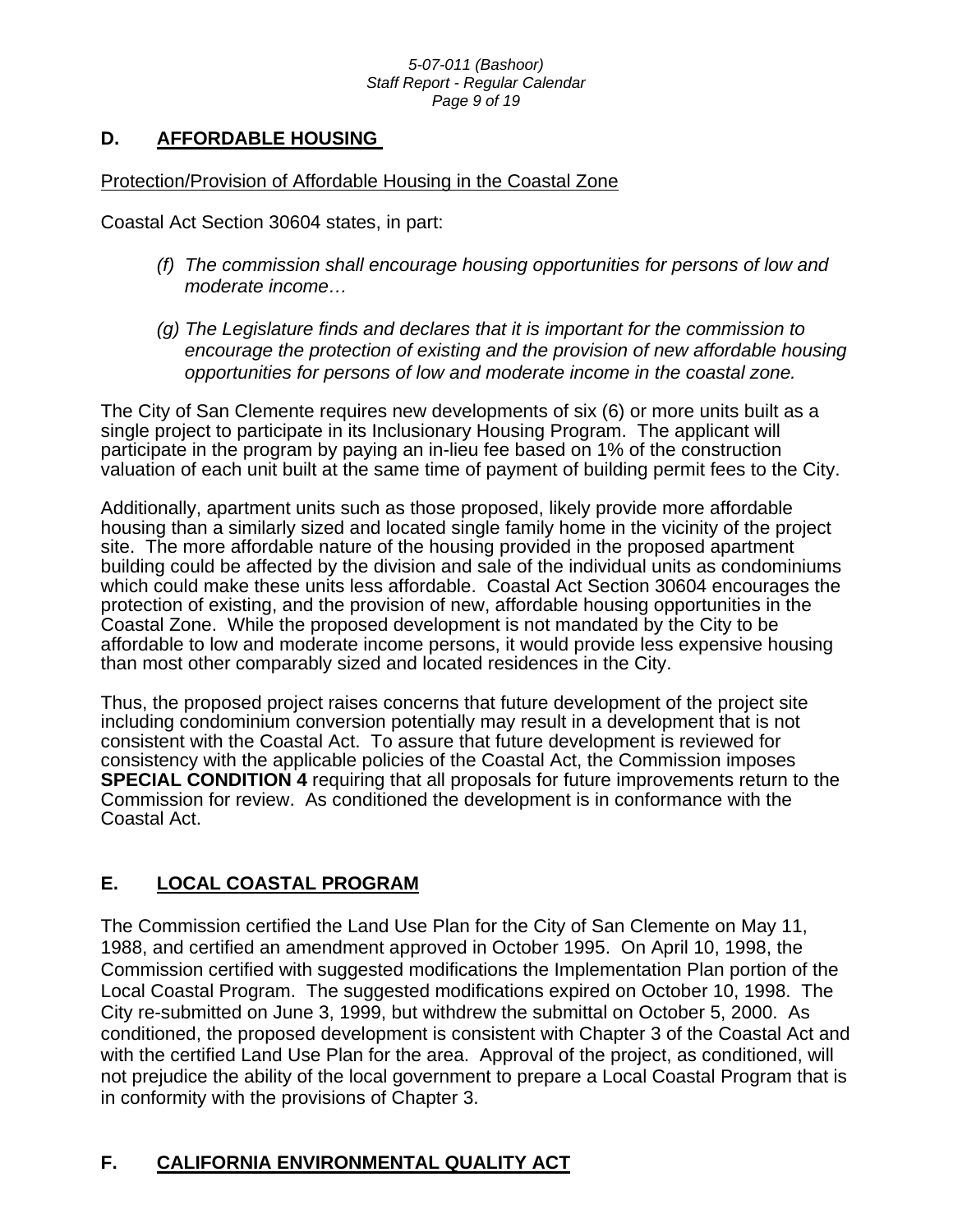#### *5-07-011 (Bashoor) Staff Report - Regular Calendar Page 10 of 19*

Section 13096(a) of Title 14 of the California Code of Regulations requires Commission approval of Coastal Development Permit applications to be supported by a finding showing the application, as conditioned by any conditions of approval, to be consistent with any applicable requirements of the California Environmental Quality Act (CEQA). Section 21080.5(d)(2)(A) of CEQA prohibits a proposed development from being approved if there are feasible alternatives or further feasible mitigation measures available which would substantially lessen any significant adverse effect which the activity may have on the environment.

The City of San Clemente Planning Division is the lead agency for California Environmental Quality Act (CEQA) purposes. On January 9, 2007, the City deemed the proposed project Categorically Exempt as a Class 3 exemption pursuant to CEQA Guidelines Section 15303 as the project consists of the construction of a multi-family development containing not more than six dwelling units located within an urbanized area. Mitigation measures were not required with approval of this CEQA document. The Coastal Commission adopts additional mitigation measures, found below, to ensure that the proposed project will conform with the requirements of the Coastal Act.

The proposed project is located in an urban area. All infrastructure necessary to serve the site exists in the area. As conditioned, the proposed project has been found consistent with the public access, water quality, and affordable housing policies of the Coastal Act. Mitigation measures include: special conditions related to conformance with submitted drainage/runoff control plans and landscape plans, a special condition requiring construction-related best management practices (BMPs) and a special condition for future improvements to return to the Commission for review.

As conditioned, there are no feasible alternatives or additional feasible mitigation measures available which would substantially lessen any significant adverse effect, which the activity may have on the environment. Therefore, the Commission finds that the proposed project, as conditioned to mitigate the identified impacts, is the least environmentally damaging feasible alternative and can be found consistent with the requirements of the Coastal Act to conform to CEQA.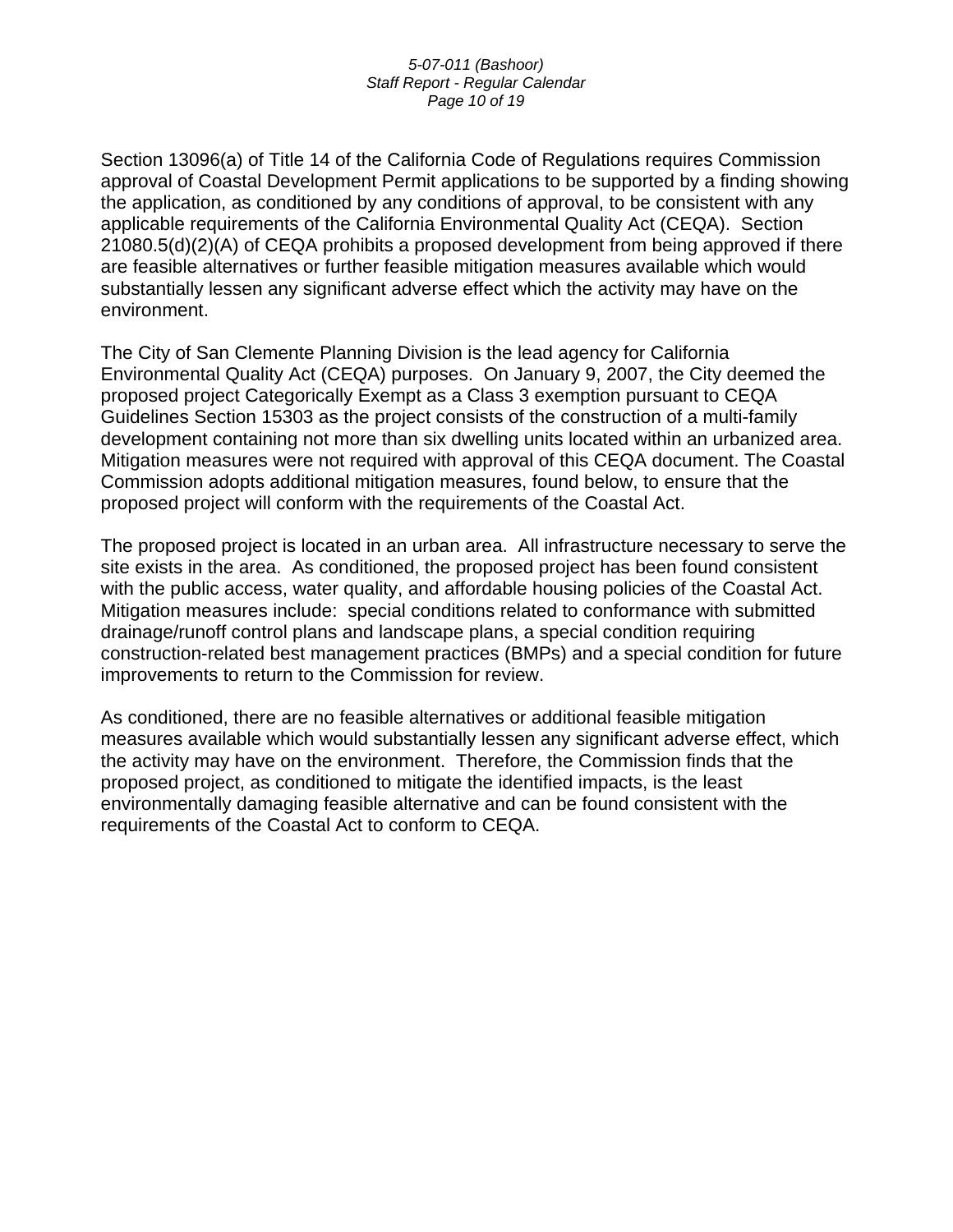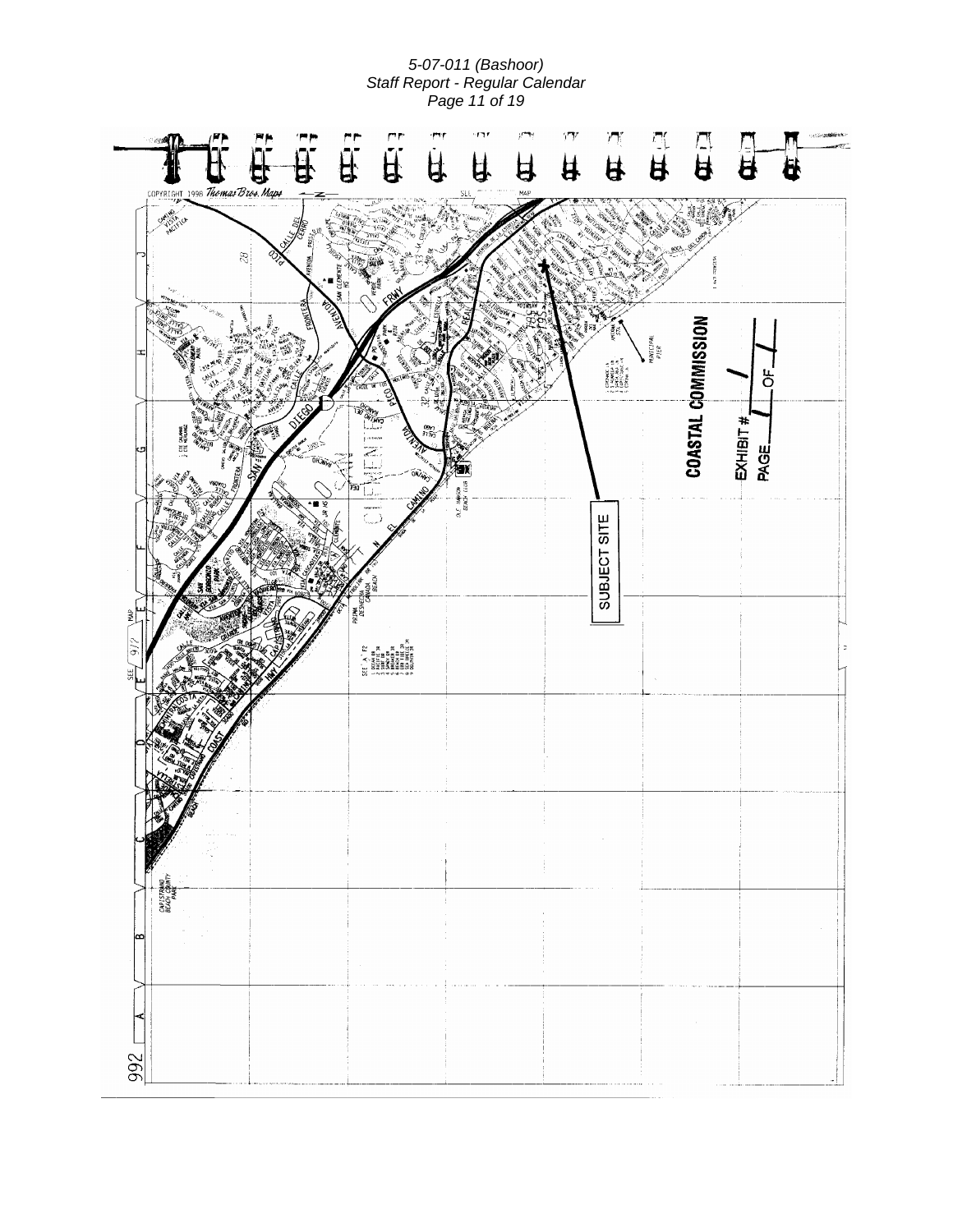#### *5-07-011 (Bashoor) Staff Report - Regular Calendar Page 12 of 19*



## **Advanced Listing Services**

Ownership Listings & Radius Maps P.O. Box 2593 • Dana Point, CA • 92624<br>Office: (949) 361-3921 • Fax: (949) 361-3923 www.Advancedlisting.com

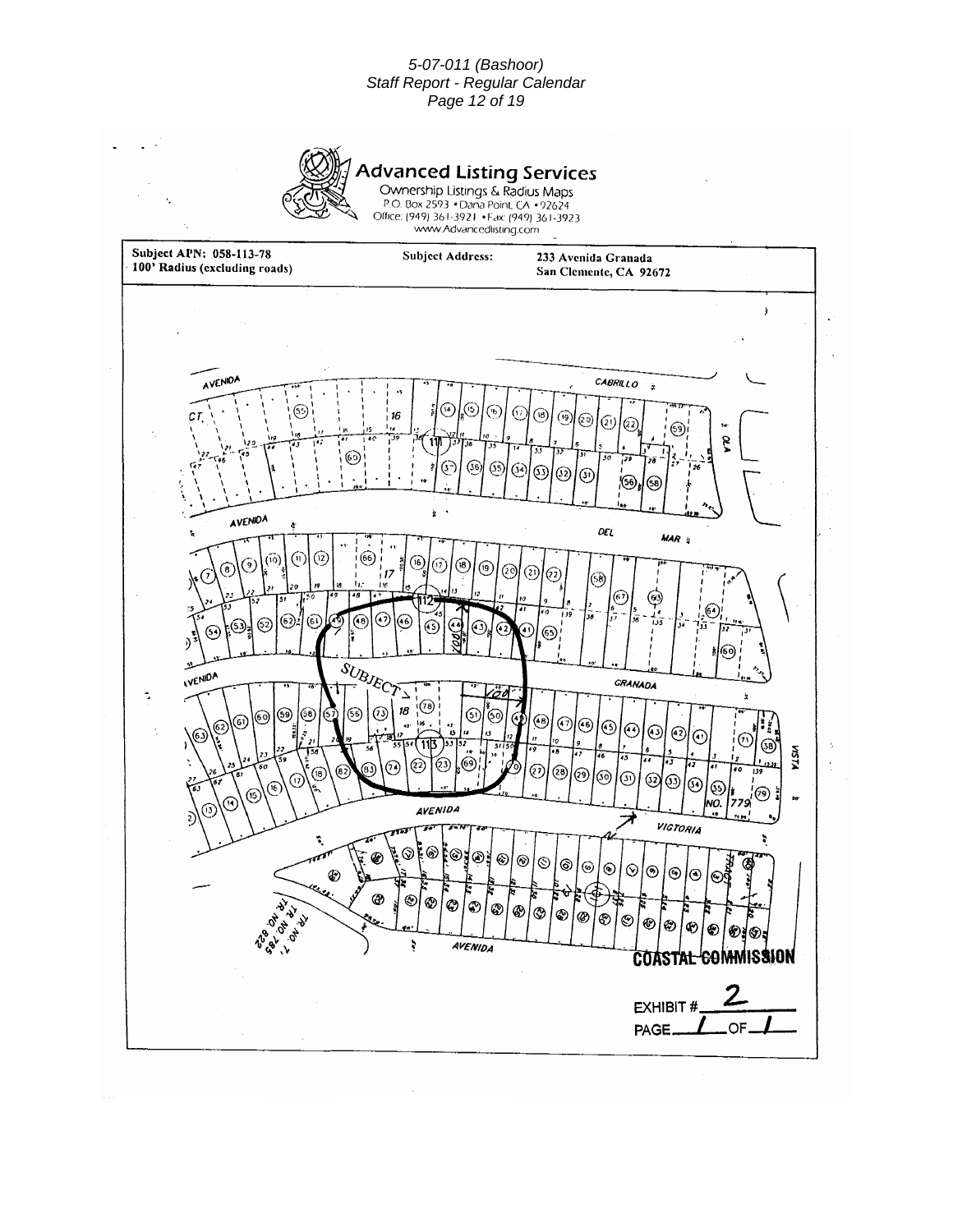*5-07-011 (Bashoor) Staff Report - Regular Calendar Page 13 of 19* 

| Coastal Zone Boundary                                                                                                                            |                                               |                                                                                                               |                            |
|--------------------------------------------------------------------------------------------------------------------------------------------------|-----------------------------------------------|---------------------------------------------------------------------------------------------------------------|----------------------------|
|                                                                                                                                                  |                                               |                                                                                                               |                            |
|                                                                                                                                                  |                                               |                                                                                                               |                            |
| $\left[ 2 \right]$                                                                                                                               |                                               |                                                                                                               |                            |
| 3<br>4                                                                                                                                           |                                               |                                                                                                               |                            |
| 5<br>$6\overline{6}$                                                                                                                             |                                               |                                                                                                               |                            |
| $\overline{7}$<br>$\mathbf{8}$                                                                                                                   |                                               |                                                                                                               |                            |
| $\overline{9}$<br>10                                                                                                                             |                                               |                                                                                                               |                            |
| $\mathbf{11}$                                                                                                                                    |                                               |                                                                                                               |                            |
| $\overline{12}$<br>(13                                                                                                                           |                                               |                                                                                                               |                            |
| (14)<br>15                                                                                                                                       |                                               |                                                                                                               |                            |
| $^{(\mathsf{16})}$                                                                                                                               |                                               |                                                                                                               |                            |
|                                                                                                                                                  |                                               |                                                                                                               |                            |
| (17<br>[18]                                                                                                                                      |                                               |                                                                                                               |                            |
|                                                                                                                                                  | Primary Access                                | Secondary Access<br>- 10 - T-STREET                                                                           |                            |
| ESTRELLA-NORTH $ \begin{bmatrix} 1 & - & PCOCHE \\ 2 & - & CAPSTRANO SHORES \\ - & 3 & - & NORMHEEACH \end{bmatrix}$<br>DUE CL<br>PICO-PALIZADA- | PRESIDIO-CENTRAL<br>URT                       | $\frac{1}{12}$ = BOCA DEL CANON<br>$\Box$ $\overline{u}$ – FIVIERA<br>$\Box$ $\overline{u}$ – MONTALVO        | <b>COASTAL COMMISSION</b>  |
| - 5 - EL PORTAL<br>- 6 - MARIPOSA<br>$-7 - UNCA LANE PARK$<br>S = CORTO LANE<br>PRESIDIO-CENTRAL-                                                | CALAFIA-SOUTH -                               | - 15 - AVE CALARA<br>- 16 - SAN CLEMENTE STATE PARK<br>$-7 -$ AVE DE LAS PALMERAS<br><b>18 - CALLE ARIANA</b> | 3<br><b>EXHIBIT#</b>       |
| FIGURE 2-5                                                                                                                                       |                                               |                                                                                                               | $OC-$<br>PAGE_             |
|                                                                                                                                                  | CITY OF SAN CLEMENTE<br>COASTAL ACCESS POINTS |                                                                                                               | $\sim 100$                 |
|                                                                                                                                                  |                                               | $\sim 100$ km s $^{-1}$                                                                                       |                            |
|                                                                                                                                                  |                                               |                                                                                                               |                            |
|                                                                                                                                                  |                                               | $\sim$                                                                                                        | $\sim 10^{11}$ m<br>$\sim$ |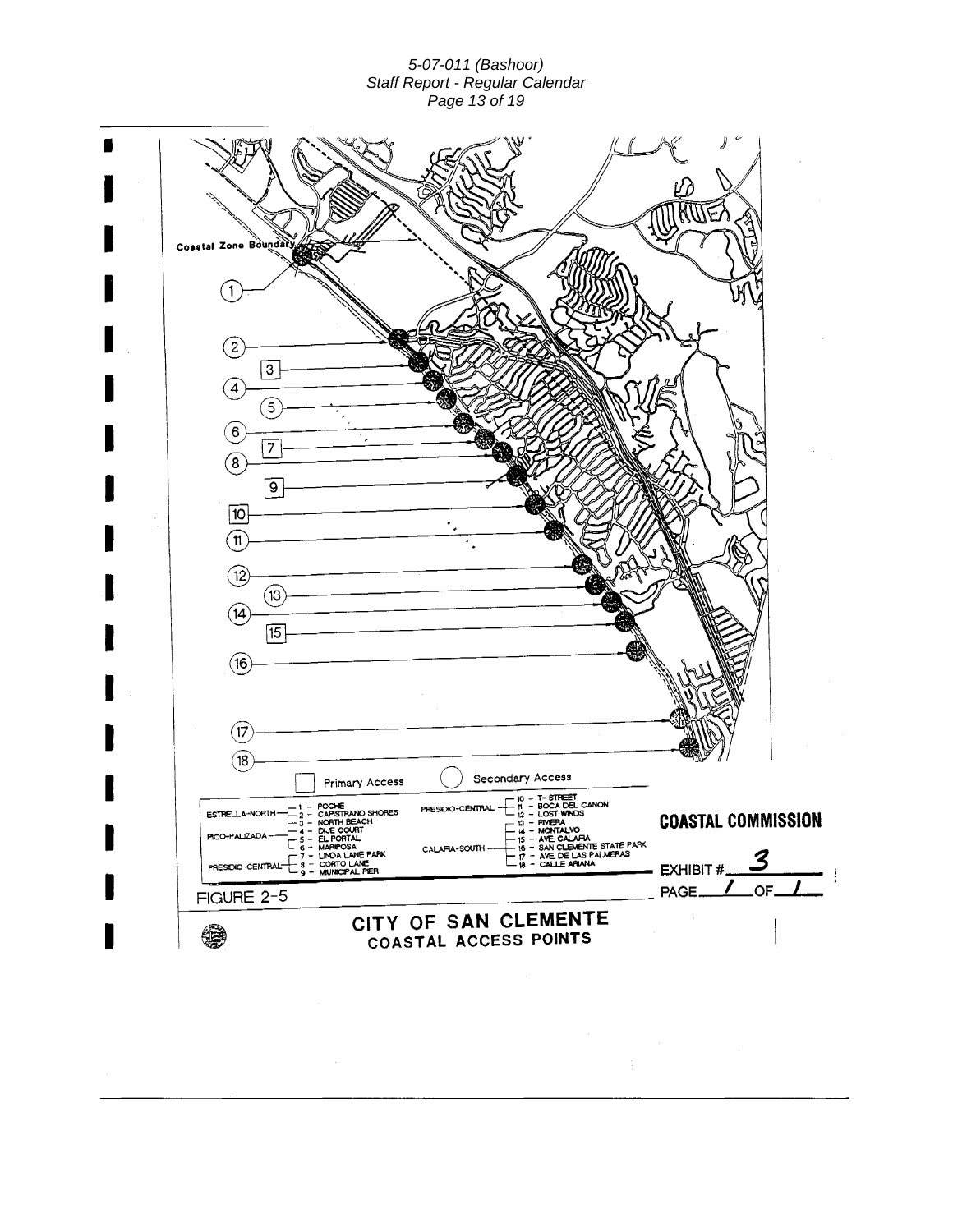*5-07-011 (Bashoor) Staff Report - Regular Calendar Page 14 of 19* 

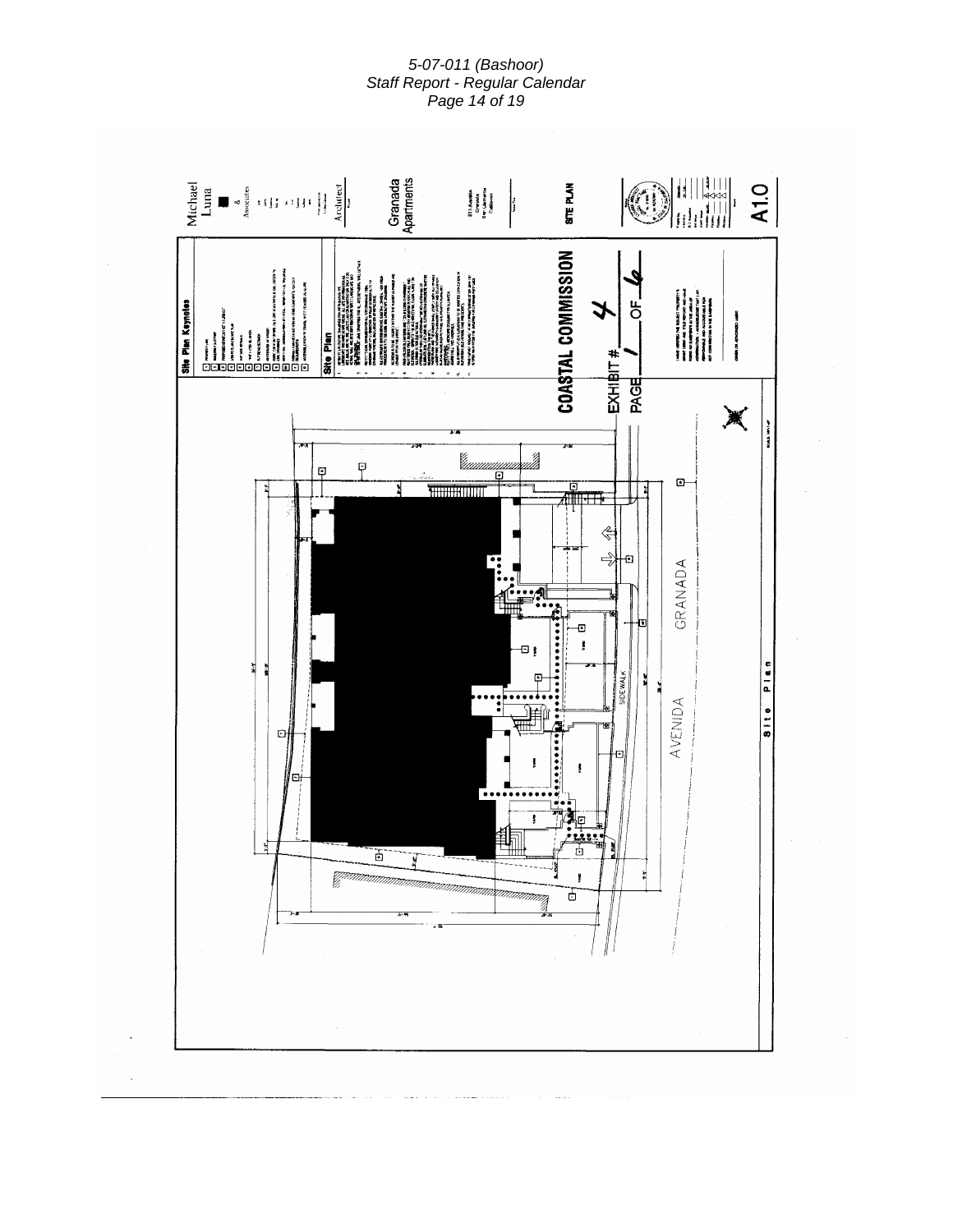*5-07-011 (Bashoor) Staff Report - Regular Calendar Page 15 of 19* 

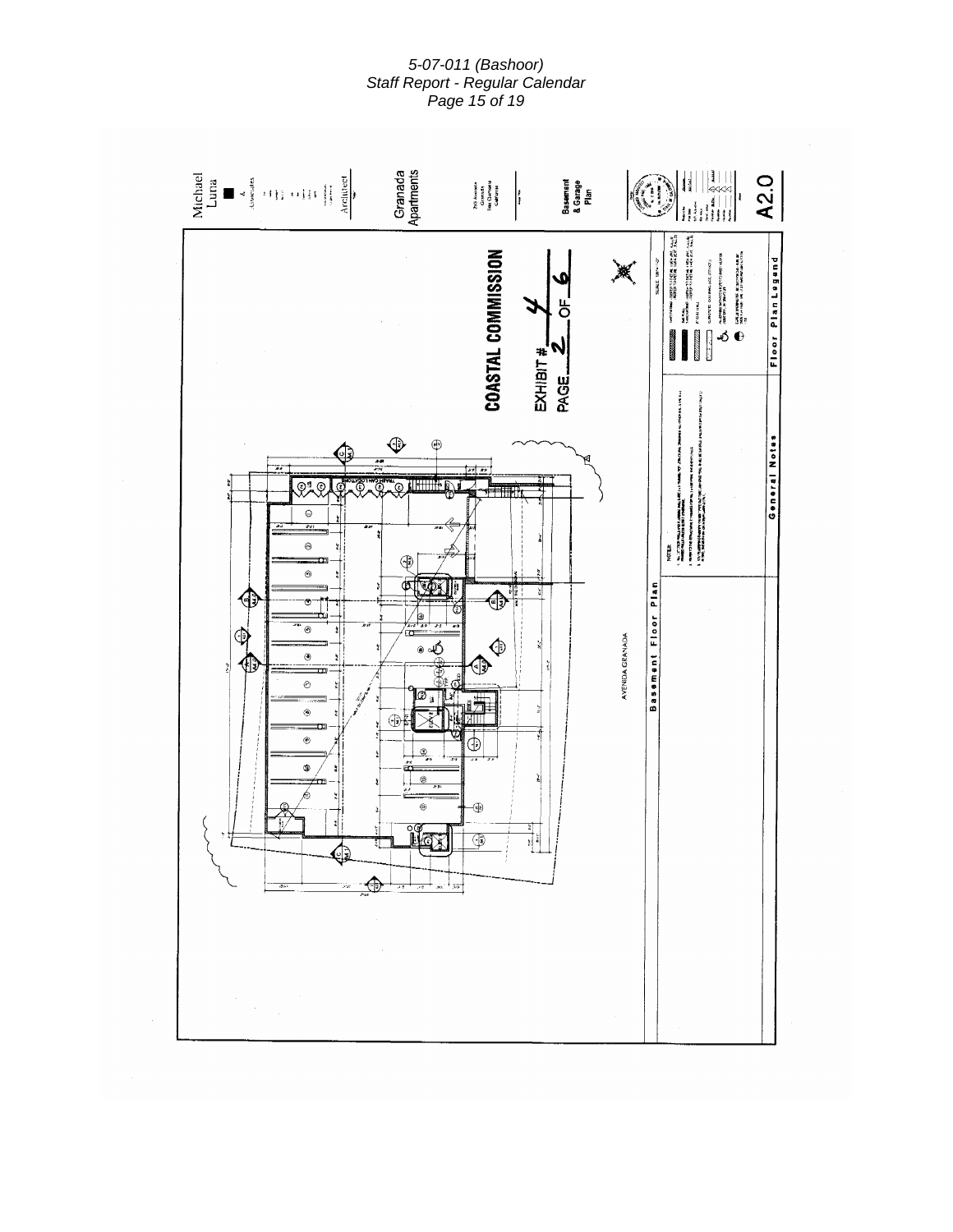*5-07-011 (Bashoor) Staff Report - Regular Calendar Page 16 of 19* 

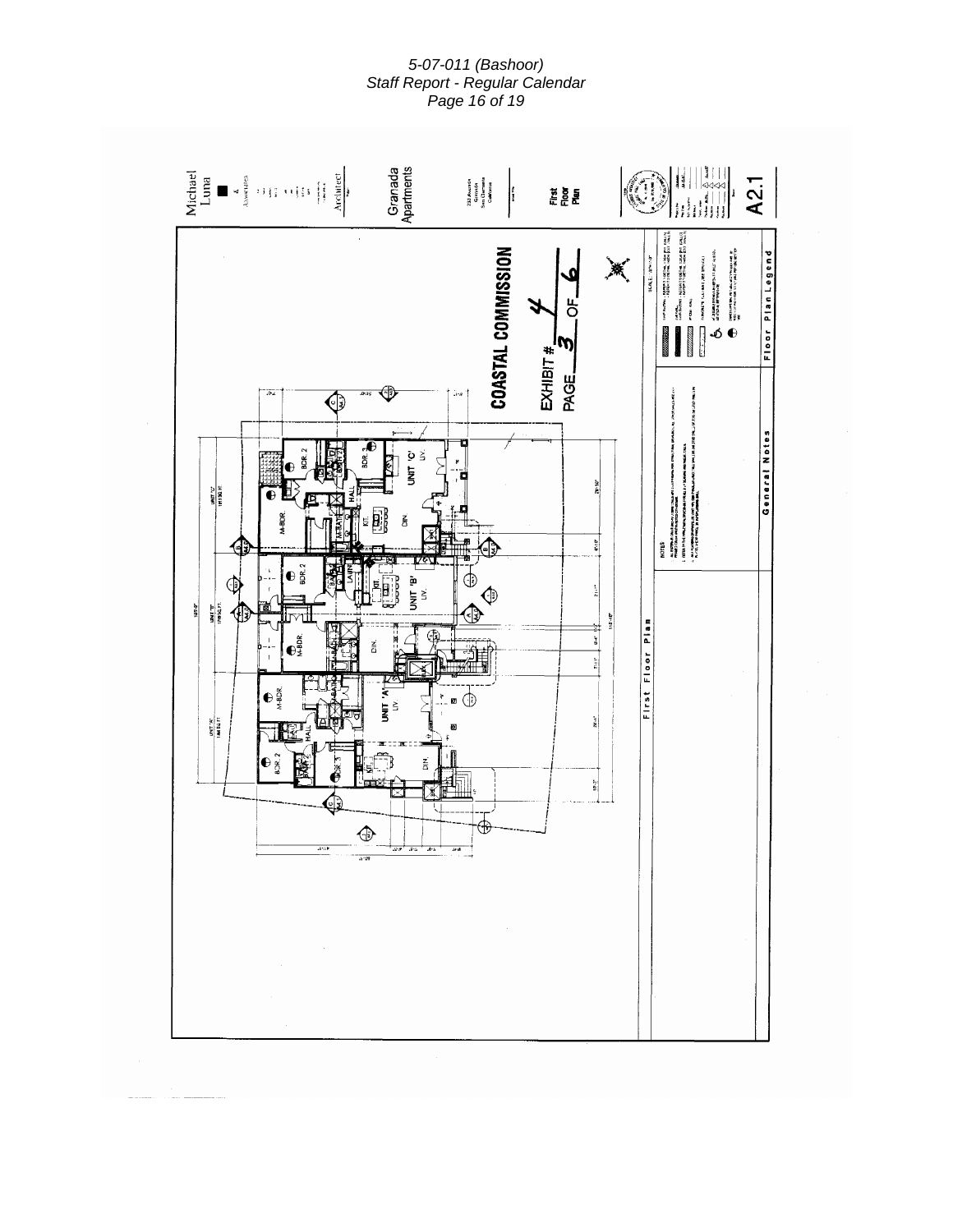*5-07-011 (Bashoor) Staff Report - Regular Calendar Page 17 of 19* 

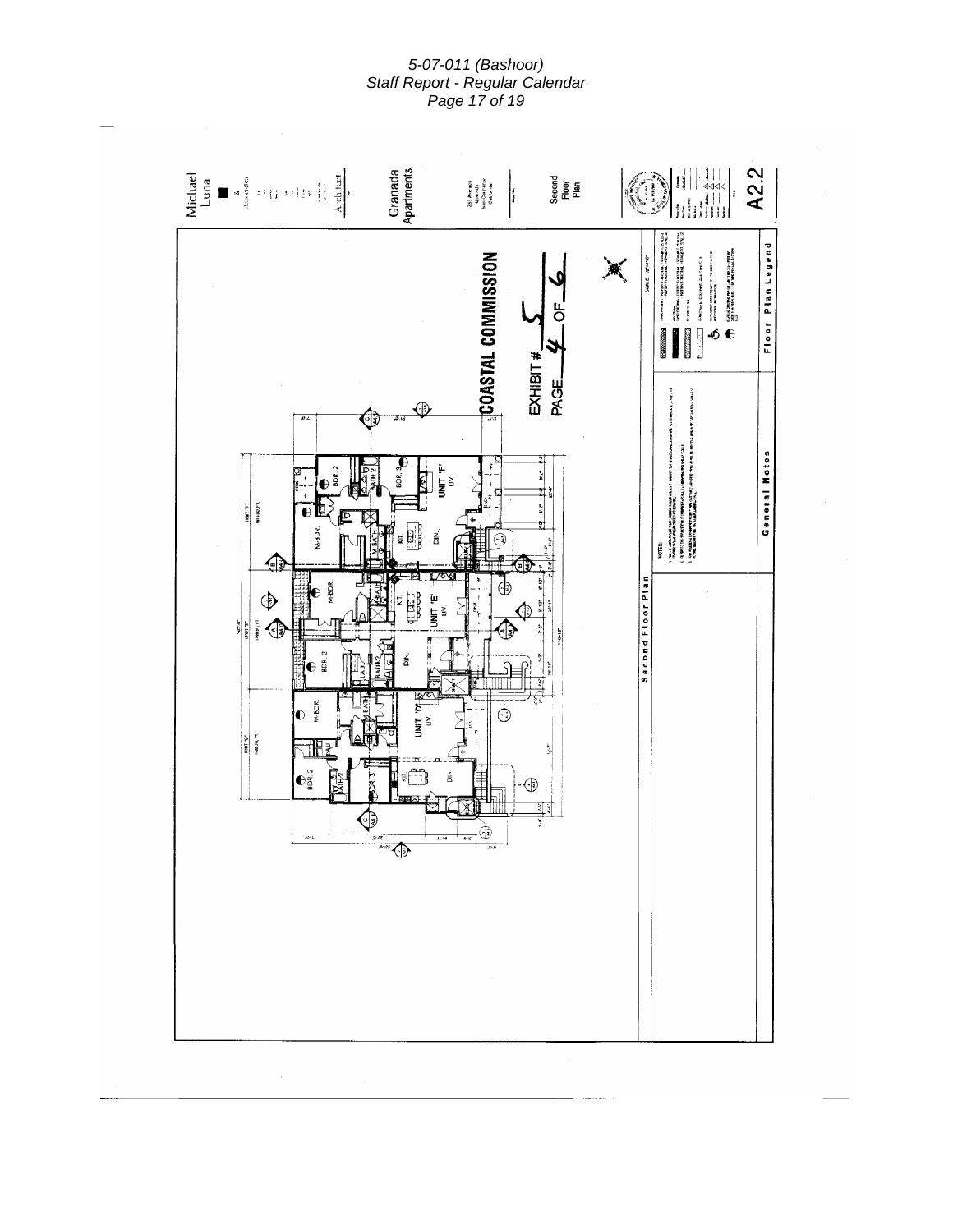*5-07-011 (Bashoor) Staff Report - Regular Calendar Page 18 of 19*